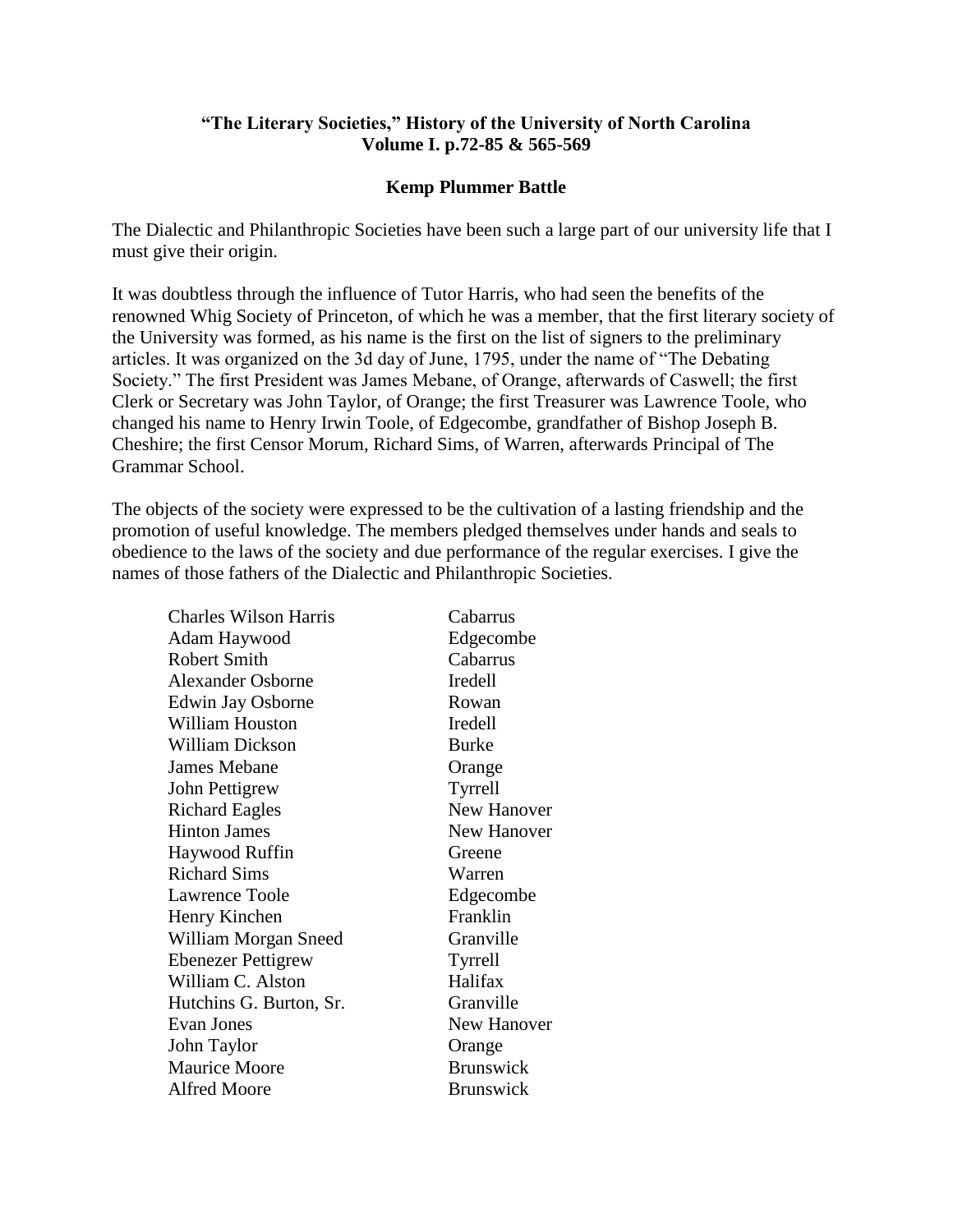| Orange         |
|----------------|
| Granville      |
| South Carolina |
| Halifax        |
| Halifax        |
| Franklin       |
| Halifax        |
|                |

There was no constitution *eo nomine*, but there were "Laws and Regulations," some of which are worthy of mention. The officers were a President, Censor Morum, two Correctors, a Clerk, and Treasurer. The President and Treasurer held office for three weeks, the other officers for six weeks.

The Censor Morum was clothed with powers and duties which would not be tolerated in this generation, "to inspect the conduct and morals of the members and report to the society those who preserve inattention to the studies of the University, in neglect of their duties as members, or in acting in such a manner as to reflect disgrace on their fellow-members." This making the society responsible for attention to University exercises has been long ago abandoned, after the effort came near breaking it into fragments. This powerful officer, evidently modeled after the august Censors of Rome, presided in the absence of the President.

The Society met on Thursday evenings only. The members were divided into three classes. These read, spoke and composed alternatively. There was a debate at each session, two opposing members previously appointed opening, and then the other members had a right to discuss the question, but were not compelled to do so.

It was the duty of each member of the class whose turn it was to "read" to hand in a query," then called "subject of debate," and out of these one was chosen for the next meeting by the Society.

It must be noticed that the "reading" mentioned above meant the reading aloud of an extract of some author. Of the other two classes one declaimed memorized extracts, and the other read aloud short essays of their own composition.

Two votes were sufficient to negative an application for membership. The term "black-ball" was not then in vogue. The new members when admitted were required to "promise not to divulge any of the secrets of the Society." The stringency of this provision has been since materially modified.

It was made dangerous to "take umbrage at being fined," and to denote it by word or action," because, if the fine should be found to be legal, the accused must pay a quarter of a dollar for his squirming. There was mercifully no penalty for showing umbrage by a gloomy countenance unless the gloom was evidenced by frowning or other facial action.

There seems to have been no fine for laughing or talking, unless a speaker was interrupted.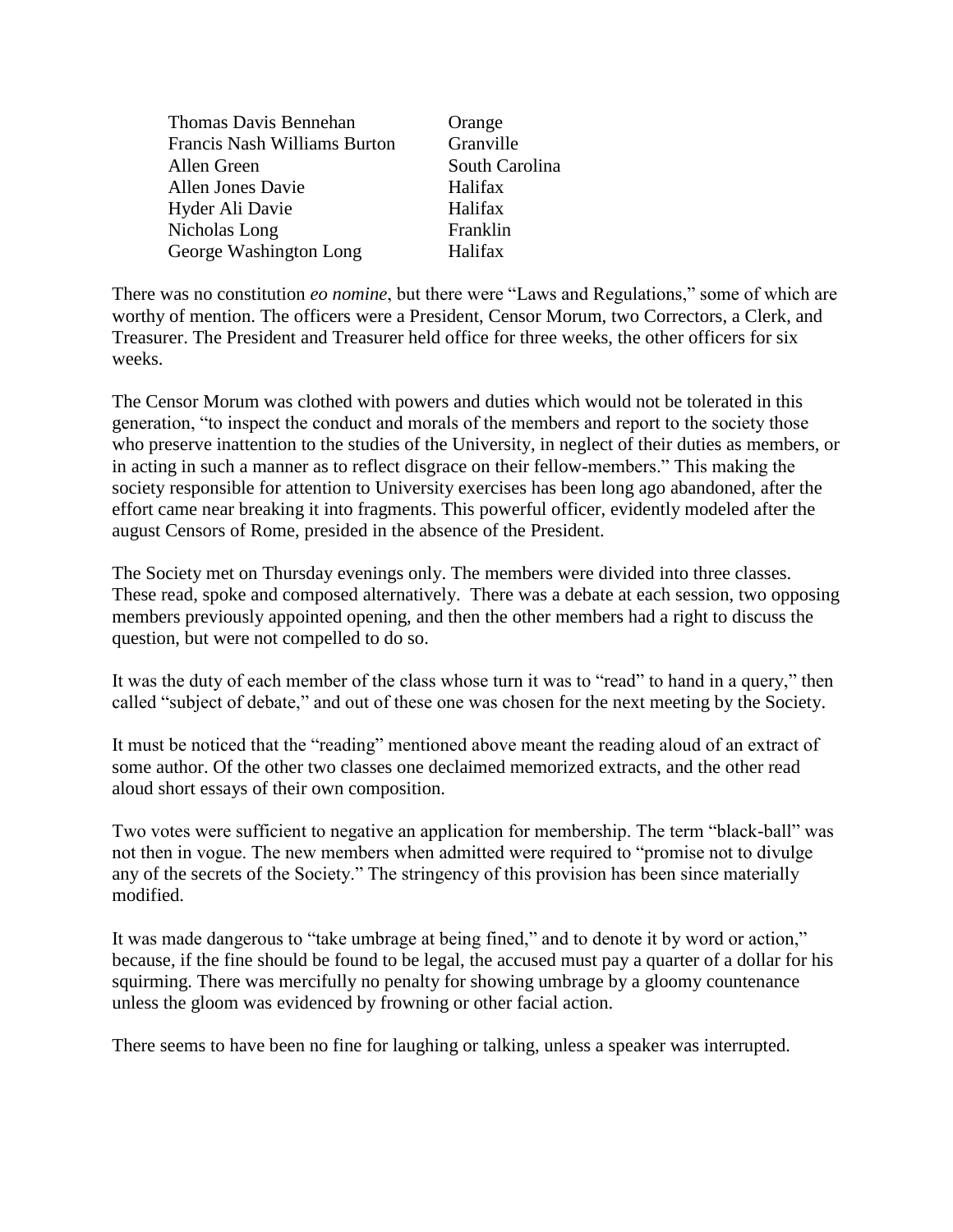The practice of wearing hats in the society, as is permitted in the English Parliament, was forbidden The President, however, of at least one Society, the Dialectic, was after some years required to preside with hat on, often a high-crowned beaver borrowed for the purpose.

The admission fee was one quarter of a dollar. If a member absented himself for three months, without obtaining a diploma of dismission, he must seek a new admission.

A member could not leave the society without asking its consent, nor was any student compelled to join it. But having once left there could be no e-admission.

It shows the high purpose of the founders of the society that the first motion made after the admission of members, at the first meeting on June 3d, 1795, was for the purchase of books. It passed unanimously. The mover was Tutor Harris.

The first speech made in this parent of the Dialectic and Philanthropic Societies was by James Mebane who sustained the affirmative of the first query ever debated, ""s the Study of Ancient Authors Useful?" He was answered by Robert Smith. I am proud to say that the classics won the day..

At the second meeting, on June 11, 1795, it was agreed to admit no more new members. A great moral question was then discussed, the names of the speakers being omitted. This was "Is the truth always to be adhered to? The decision being "that breaches of faith are sometimes proper." It is gratifying to observe that the decisions of the queries debated were as a rule conservative and sensible.

On 25<sup>th</sup> of June, 1795, Maurice Moore moved that the society be divided. The motion was laid over for one week and on July 2das taken up and carried. The new organization was called "The Concord Society." We can only conjecture the cause of the new movement, as no reason appears on the journal. It is possible that there was in it an element of party feeling. Jeffersonian Democracy claimed to be the peculiar advocate of the "Rights of Man." The name Concord, and the substituted Philanthropic, and the addition of the word Liberty to the motto of the other society, look in this direction.

Another reason for the division was probably to have the number so small as to allow and require every member to perform some duty at each weekly meeting. The prohibition of further addition to the membership of the first society seems to show this.

A third reason for the change was, I think, hostility to the extensive powers and duties of the Censor Morum, heretofore described. I make this conjecture because the officer was omitted in the new body, and when it was restored after many months his duties were carefully confined to behavior of members in society. Even this however proved unsatisfactory and the name was changed to Vice-President. It will now be admitted that the seceding students wee right in their attitude. The Dialectic Society eventually came to the same conclusion.

For some weeks it was allowable to belong to both societies, which was practicable as they met on different nights in order to have the use of the same room. The first student, Hinton James,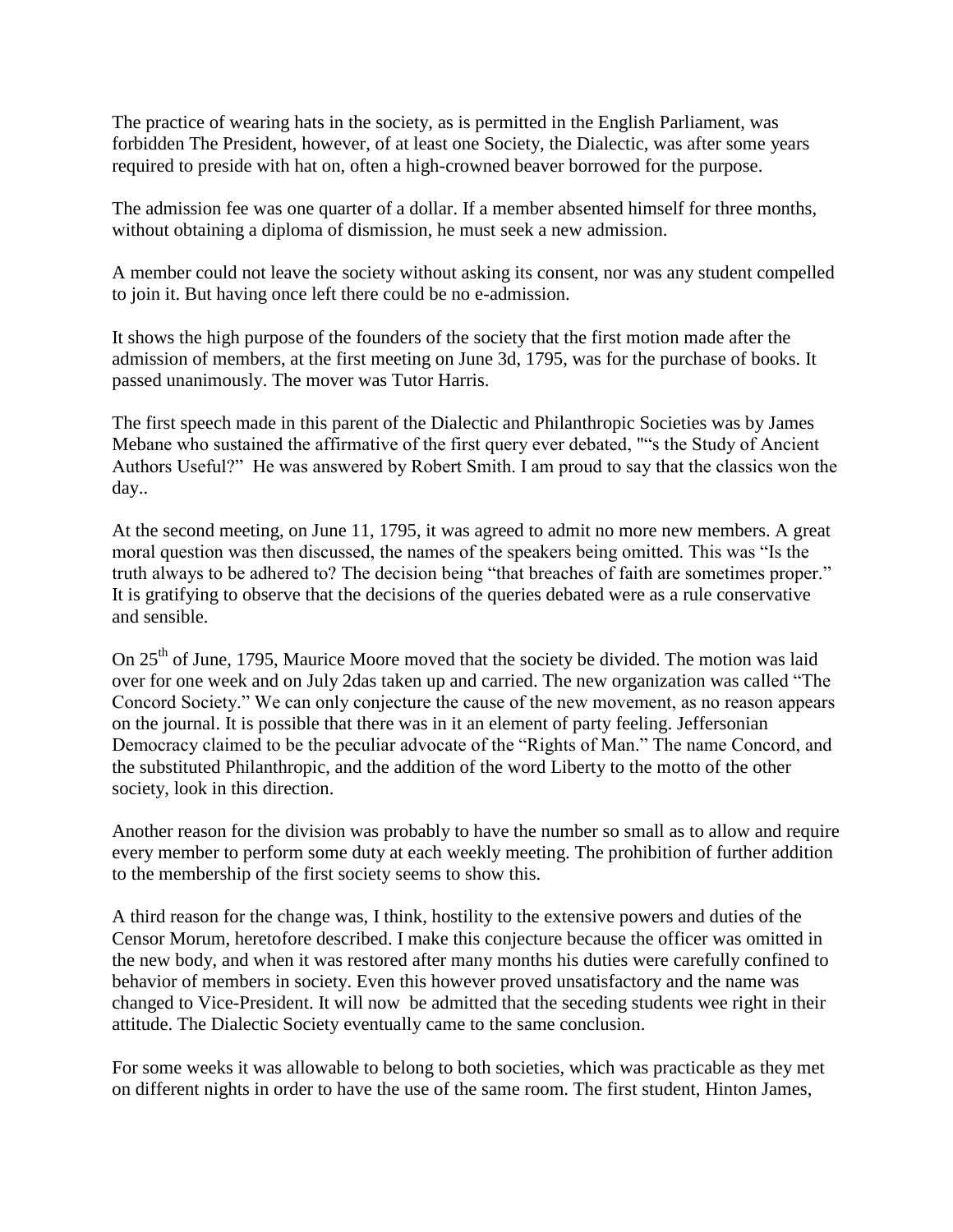and Maurice and Alfred Moore were for a while active members of both. When the duplicate membership was forbidden, they elected the new.

I cannot find an official list of the "Fathers" of the Concord or Philanthropic Society, but after carefully examining the journal I think the following can be relied on:

| <b>Hinton James</b>    | New Hanover        |
|------------------------|--------------------|
| <b>Richard Eagles</b>  | <b>New Hanover</b> |
| George Washingon Long  | Halifax            |
| John Taylor            | Chapel Hill        |
| William McKenzie Clark | Martin             |
| David Gillespie        | Duplin             |
| Edwin Jay Osborne      | Wilmington         |
| Evan Jones             | Wilmington         |
| Nicholas Jones         | Franklin           |
| James Paine            | Unknown            |
| Alexander McCulloch    | Halifax            |
| David Evans            | Edgecombe          |
| <b>Henry Kearney</b>   | Warren             |
| <b>Thomas Hunt</b>     | Granville          |
| Lewis Dickson          | Duplin             |
| John Bryan             | Sampson            |
| Lawrence Ashe Dorsey   | Wilmington         |
| Joseph Gillespie       | Duplin             |

## In all, 18.

The residence of James Paine does not appear further than that he was from North Carolina.

The records of the Dialectic Society state that the following remained in the Debating Society at the time of the division, their full names and residences having already been given, viz.: Messrs. Harris, Houston Toole, H. and F. Burton, R. Smith, Bennehan, Kinchen, Sims, Haywood, Ruffin, James, Green, A. Osborne, W. Dickson, Sneed, J. and E. Pettigrew, Davie, Mebane, M. and A. Moore. Of these, as was said, James and the two Moores soon became members of the other, and John Pettigrew followed a year afterwards.

The first meeting of the Concord Society was August 10, 1795. David Gillespie was the first President, Evan Jones the first Treasurer, Henry Kearney the first Clerk. The first debaters were George W. Long and Henry Kearney, on the question "Which is best—an Education or a Fortune?" It is consistent with the honorable career of the society that the decision was in favor of education.

The first President, son of James Gillespie, of Duplin, member of Congress for eight years, was evidently a most promising student. By the courtesy of David S. Nicholson, I give a copy of the certificate granted him on his leaving the University, the first document in the nature of a diploma ever granted.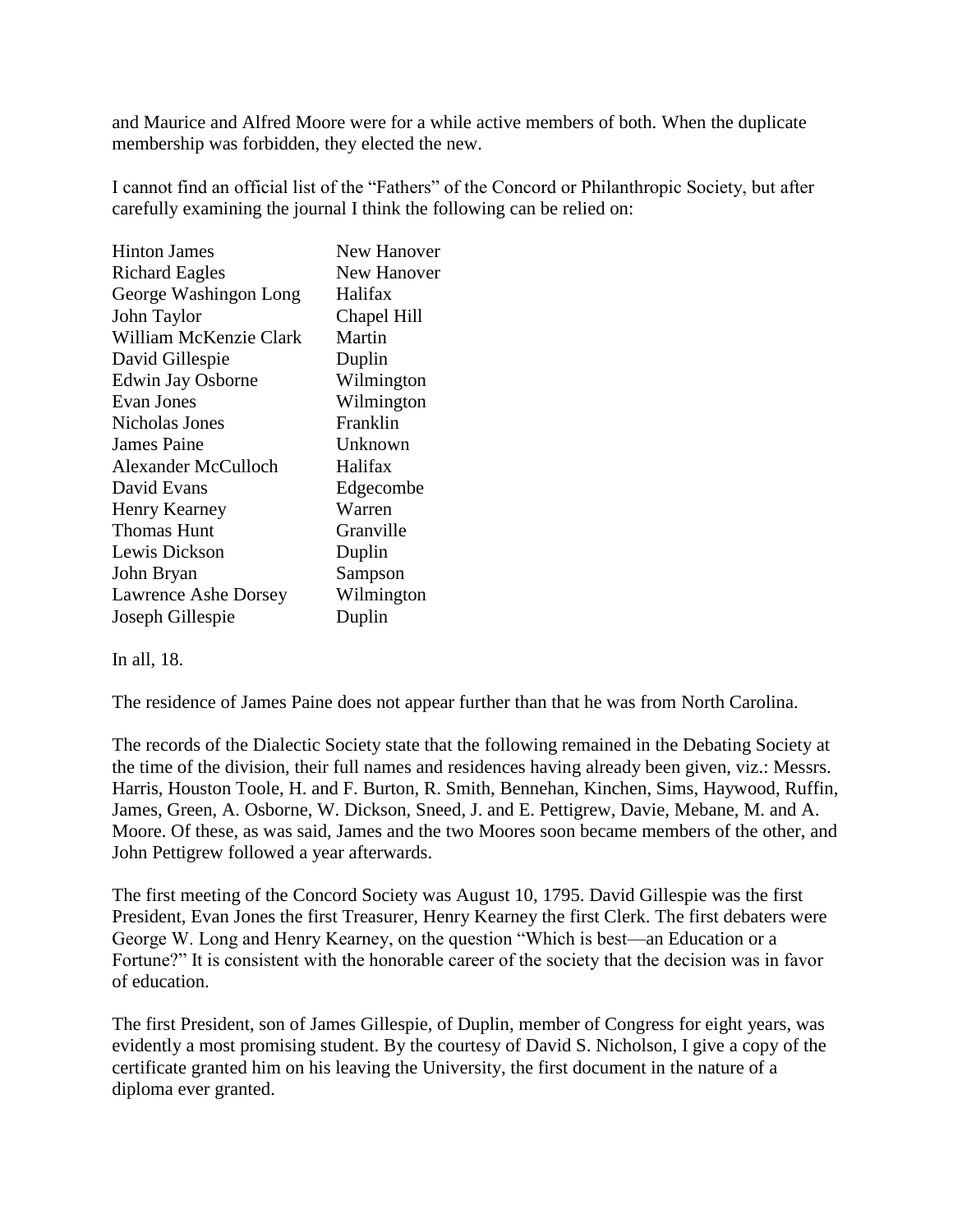We, the undersigned Professors of the University of North Carolina, have had under our particular care Mr. David Gillespie of this state. He has studied Greek and Latin and the elementary Mathematics in their application to Surveying, Navigation, etc. He has also read under our care Natural Philosophy and Astronomy. His behavior, while at this place, has met with our warmest approbation. Mr. Gillespie, being about to leave the University to attend Mr. Ellicott in determining the Southern boundary of the United States, we have thought proper to give him this certificate.

Chas. W. Harris

Professor of Math. And N. Phil.

W. L. Richards

Teacher of French and English

University, N.C. September 22, 1796

To this was attached the certificate of Sam. Ashe, Governor, attested by Roger Moore, Private Secretary, with the great seal of the State, that the above-named were professors of the University as alleged.

After working for about a year it occurred to the members of both societies that English names were not of sufficient dignity. Accordingly on the  $25<sup>th</sup>$  of August, 1796, in pursuance of a motion made by James Webb, of Hillsboro, a week preceding, the name Debating was changed into its Greek equivalent, Dialectic. And four days afterward, on the  $29<sup>th</sup>$  of August, 1796, the Greek Philanthropic took the place of Concord, on motion of David Gillespie. I have no information as to whether, when this name was adopted the pronunciation was wrongly Phi-lanthropic instead of Phil-anthropic. Johnston's Dictionary, then the standard, gives no countenance to it, and I am inclined to think that the mispronunciation, prevalent here for many decades, arose from the custom of universal among students of abbreviating names in common use, and from the euphonic wish to have the nickname sound like Di. Those familiar with university life know well that undergraduates would smash every dictionary in the land before they would be called Phils., or as it soon would have become, Phillies.

The Fundamental Laws, afterwards called Constitution, and the course of proceedings of the two societies were much alike.

In the Concord for a short while new members could be admitted by a majority vote. The first restriction was the requirement of two-thirds in case the applicant was under fifteen years of age. I notice no other material differences, and I make no further distinction between the two in endeavoring to reproduce their action.

In the declamations, then called "speaking," we miss Patrick Henry's "give me liberty or give me death," because that speech was written by Wirt long afterwards, nor of course do we find Emmett's, "Let no man write my epitaph." In their places were Cicero's denunciations of Verres,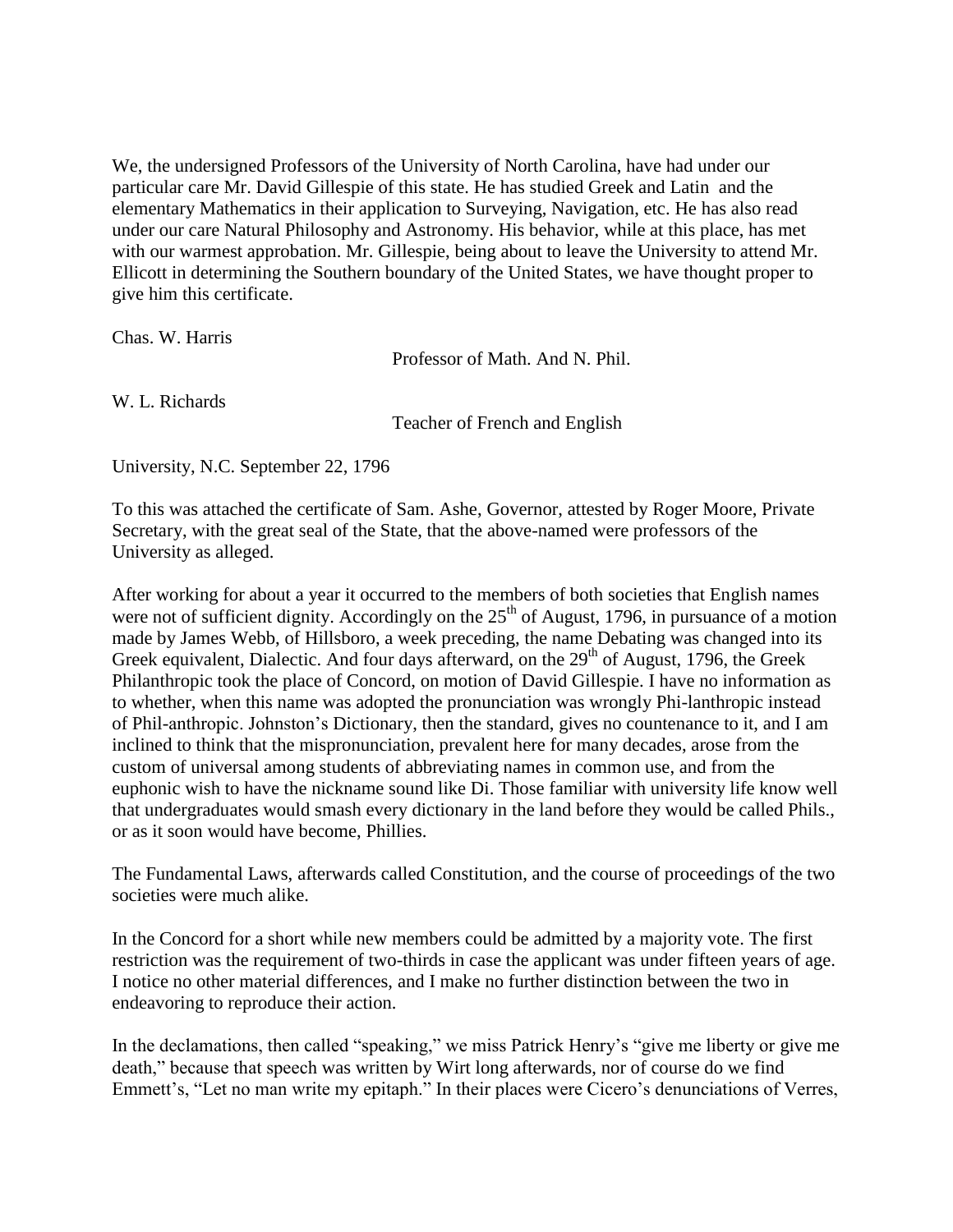and Demosthenes' thunderings against Philip, Micipsa's plea against Jugurtha, Brutus over the body of Lucretia, Catalines' speech to his soldiers, and the like.

It is surprising that the stock utterances of our Revolutionary sires, such as Otis, Adams, Henry, Rutledge, R.H. Lee, were not reproduced in our halls. It is in accord with the hatred of Great Britain which has not all waned that there were no selections from the great English orators.

The readings were extracts from history, poetry, the Spectator, and the like literature. They were generally serious: occasionally comic, for example, "The stuttering Soldier," "The Bald-headed Cove," "Anecdote of Miss Bush." It shows the difference in the habit of matutinal sleeping that one of the essays was in ridicule of "The Boy Who Lay in Bed After Sunrise." The extract chosen by David Gillespie from the preface to Murray's Grammar, just out of press, was of sufficient gravity.

Not many of the subjects of composition are given. Among them I notice "Oratory," "Eloquence," "Unpoliteness," Industry."

But the subjects chosen for debates, and the votes taken thereon, throw much greater light on the intellectual attitude of the students. I therefore cull from the records of both societies such of those subjects as will show the tastes and opinions of the members during the first two years of the university life.

I have already shown that the decision was that education is better than riches. It was likewise decided that public education is of more advantage than private, and *horrible dictu*, that the schoolmaster is of more advantage to society than the preacher. The members were of the opinion that wisdom tends to happiness; that modern history is of more value to students than ancient; that a liberal education is more conducive to happiness than a savage life. The theory of Rousseau, that savage is on the whole happier than civilized life, was at one time affirmed; at another, negatived. It was voted that the French language is of more value than the Latin.

In an unguarded moment one of the Societies agreed to discuss whether travelling improves the mind, whereupon there is the following curious entry, "As the question intended for debate is not "thinkable," the opponents coincied in opinion. The debate was therefore not a good one, but, after, the regular business was over, we debated on this question, "Does a man with competency, or he who is in a very affluent station, enjoy most happiness" The admirers of Solomon will be gratified to know that competency was successful.

This incident reminds me that Mrs. Delphinia E. Mendenhall, of Guilford, a Quakeress, presented to the Dialectic Society Dymonds Essays, advocating universal peace. When a student I induced the Query Committee to report the question, taken from the essays, "Is War Ever Justifiable?" The great debaters in the society declared that it was altogether one-sided, refused to discuss it, and censured the committee for adopting a query on one side of which nothing could be said. As it was not my turn to speak, I had not crammed on the subject from Dymond and was unable o bring forward a single Quaker argument in order to avert the displeasure of the house.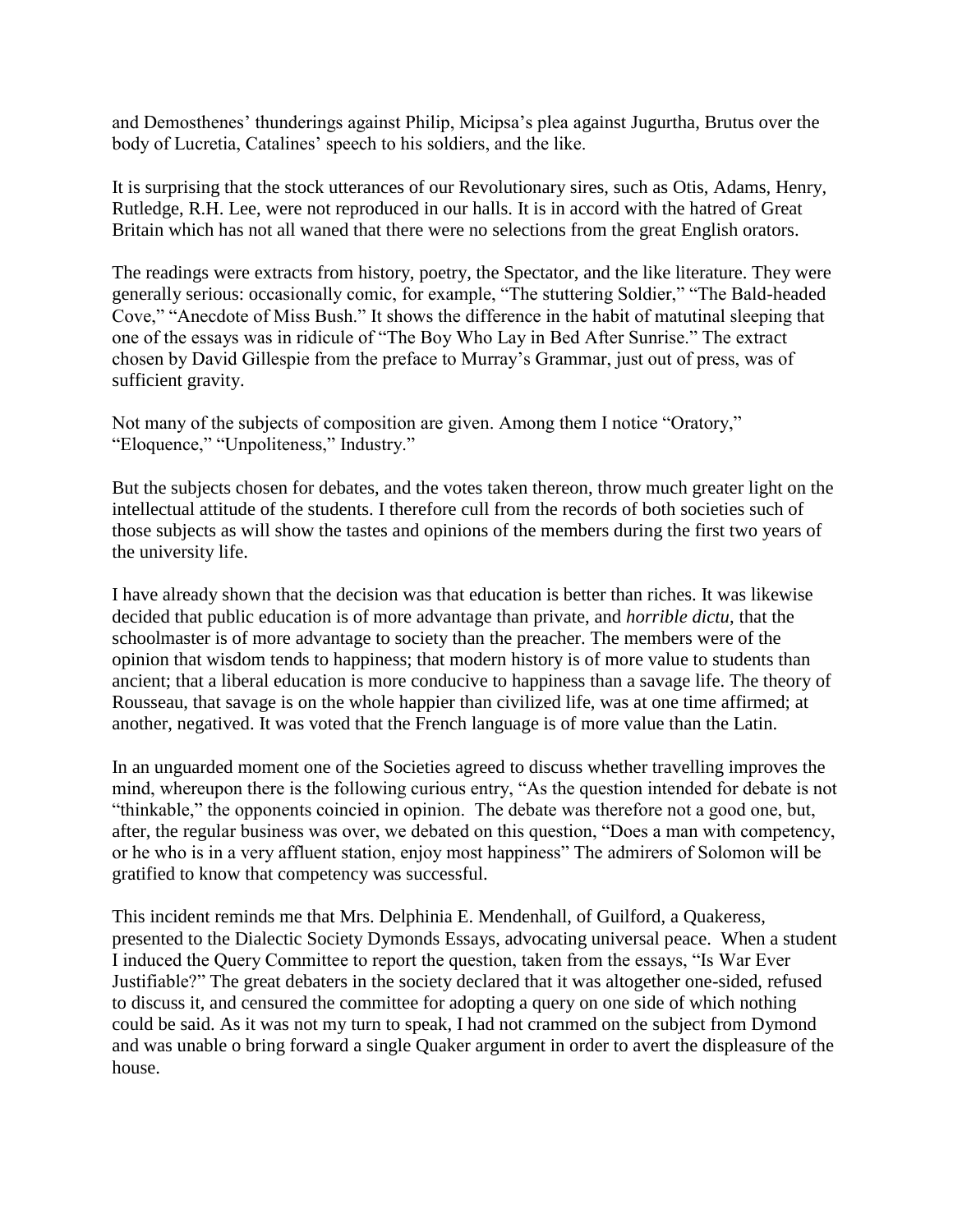The last educational topic will astonish readers of this generation. It was however discussed seriously in a literary society of an American university, "Shall Corporal Punishment be Introduced Into the University." The memory of smarting backs and knuckles produced an emphatic No! I must explain that small boys in the institution had not then been separated from the rest and placed in a preparatory department.

The members were fairly orthodox, although infidelity and lawless theories were so prevalent throughout the world. It was decided that Religion makes mankind happy, that Self-Conceit does not produce happiness, that the Bible is to be believed, that the Profligate is more unhappy than the Moralist, that Polygamy is not consistent with the will of God, that temporary marriages would not conduce to the good of society, that Suicide can never be justifiable. Even on the concrete question, whether Lucretia was justifiable in killing herself, it was voted that the poor lady was culpable, although by her martyrdom she inaugurated popular government in Rome.

On what is called the Jesuitical doctrine of Pious Frauds, it was noted that they are wrong, although on the similar question whether it is ever allowable to tell lies the members agreed with military men, statesmen and others that occasion may arise to justify them. As to which is most despicable the Thief or the Liar, the decision was that the Thief was the worst. Indeed on another occasion it was solemnly voted that he ought to be hung instead of receiving the milder punishment of forty stripes save one. On the question, "Is Debauchery or Drunkeness most prejudicial," drunkeness was pronounced the lesser evil. The miser was considered an unworthy character evidently, because it was discussed whether we have the right to kill him and distribute his property. He was spared. A blow was struck at the Sermon on the Mount when it was decided that it is not consistent with reason to love one's enemies. It is gratifying that they thought that actions cannot be politically right and morally wrong. Whether dueling is ever justifiable was discussed several times. Twice it was sustained and once the decision was adverse, though it is significant that Tutor Harris then opened the debate. Salaried ministers of the gospel should breathe more freely on learning that the students of 1796 deemed it conformable to the Christian religion for preachers to get wages. Fun-lovers should be comforted in knowing their opinion, that "moderate fortune and good humor are preferable to a large estate and bad disposition."

Other decisions were that: Health is better than Riches; that love of mankind is more prevalent than love of money; that Flattery is sometimes useful; that the pursuit of an object gives greater happiness than the enjoyment; that Pride is essential to happiness; that a man is happier in seeking his own approbation than in seeking that of other; that a state of nature is a state of war; that the Immortality of the soul is not deducible from reason; that beasts have no souls. It is surprisingly that young men in the last decade of the  $18<sup>th</sup>$  century, with the war spirit hot throughout the world debated with warmth, but could not be brought to a decision, the question, "It is justifiable to kill one who is threatening one's life?"

Among the moral and religious questions it should perhaps be mentioned that the opponents of such amusements as dancing, fox hunting, horse racing, and the like, had the strength to bring forward the query, "Is it politic for the Trustees to permit a Dancing School at the University?" They were outvoted.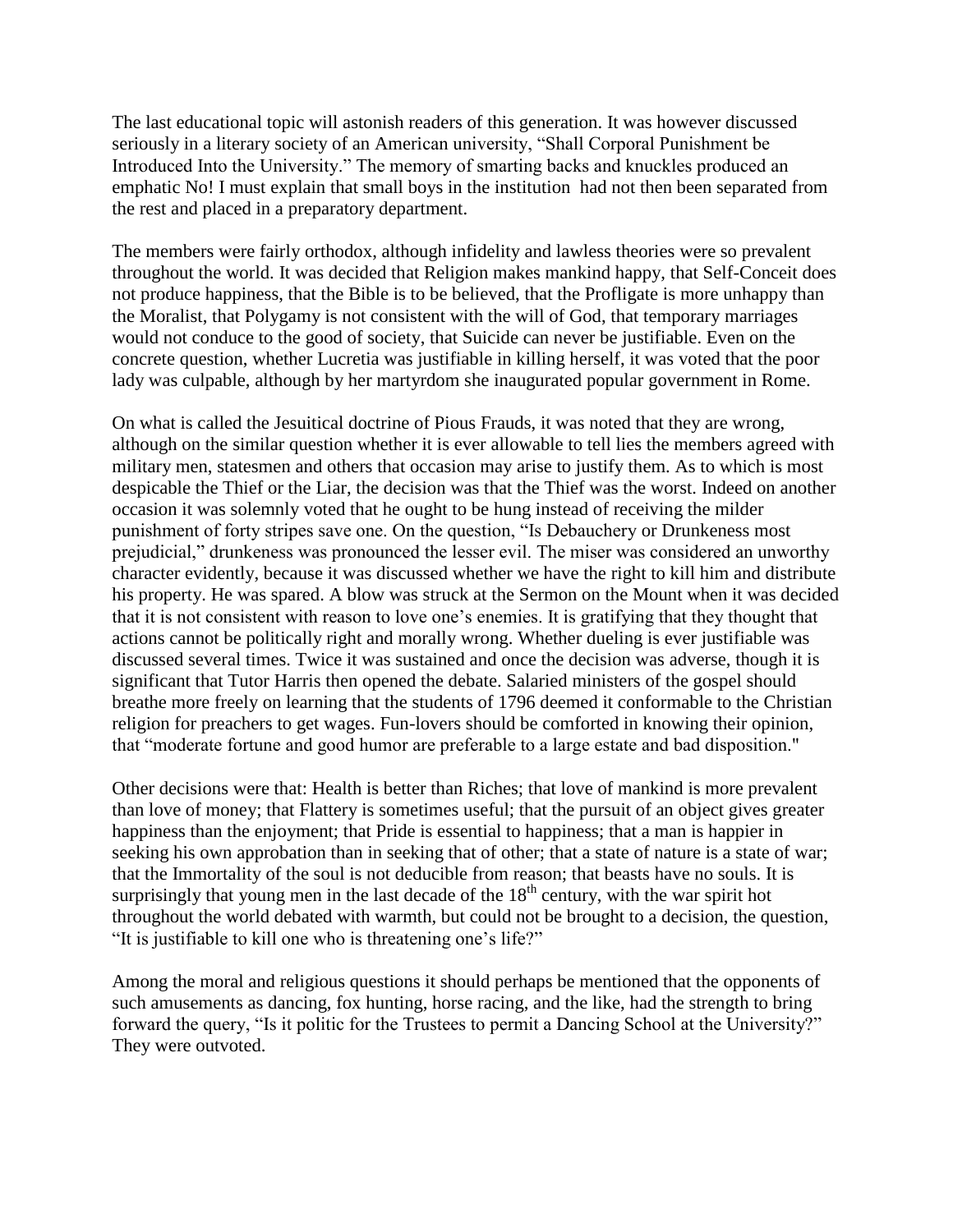During the first years of the University the students were totally debarred from society of ladies of their own age, as the village was merely on paper. It is to be noted, however, that none the less was their interest in all questions of a social nature. "Does a matrimonial or single life confer most happiness" was gravely decided in favor of marriage. "Are Talents or Riches greater recommendations to the ladies?" was asked, and the society honored the fair sex by answering "Talents." "Are ladies or wine most deleterious to students?" Was another question, the palm for deleteriousness being awarded, I grieve to say, to the ladies. Greater gratitude was shown, however, in the decision of the next, "Is female modesty natural of affected?" nature getting the credit. The members wrestled with this rather nebulous speculation, "Is love without hope, or malice without revenge, most injurious," but never came to a conclusion.' I presume this was on of the non-thinkable" subjects. The members knew their own minds however on this question, "Should a man marry for gold or for beauty?", the preference being given to the red metal.

Of course, questions of public policy were frequently debated. Indeed one enthusiastic member proposed that the Constitution of the United States should be discussed clause by clause, but this was to great a task. The extent of the powers granted by the Constitution, the unconstitutionality of acts of Congress, seem not to have attracted attention. I find only questions of expediency or the reverse. For example, "Is an excise tax consistent with principles of Liberty?" answered in the affirmative. "Are standing armies useful?" answered No. "Are salaries of the United States officers too great?" answered Yes. "Is the neutrality of the United States in the French-British War consistent with gratitude?" answer, Yes. "Should the United States pay the British debts?' answer, No. "Which is the best a pure Democracy or a mixed government?" answer, Mixed. "Should foreigners be allowed to hold offices in the United States?" answer at one time, Yes; and another, No. "Should army officers be appointed by the executive or the Legislature?" answer, by the executive. "Should our diplomatic intercourse be diminished?" answer, No. "Is there just cause of war by the United States against France?" (February, 1797), decision, No. In April the same discussion arose and the war spirit gained the vote. "Should our Navy be increased?" decision, Yes. "Should the United States further negotiate with Algiers?" Decision, No. "Is it equitable and politic to confiscate private property in war?" decision, Yes. "Is Spain blameable for obstructing the navigation of the Mississippi?" Decision, Yes. "Are treaties contrary to the Law of Nations binding?" decision, Yes. "Should the United States adopt Sumptuary Laws?" decision, Yes.

It is remarkable that the question should have been debated, "Is the Constitution of England or the United States preferable?" The decision, as might be expected, was in favor of the United Sates. The members pronounced themselves in favor of a protective tariff. They anticipated the action of this State sixty-one years in declaring for free suffrage for both branches of the General Assembly. This shows the preponderance of Western members. They likewise voted against the use of paper money. When this question was called, Robert Burton, afterwards a North Carolina judge, and Nathaniel Williams, afterwards a Tennessee judge, who had been appointed to open the debate, declined to speak for the reason that they knew nothing of the subject. This excuse was unanimously disallowed and they were promptly fined.

When it was argued "Is peace or war most useful?" it is honestly recorded that the vote was in favor of war "from the arguments." That commerce is useful to nations only passed by a majority vote. As to the relative advantageousness of Commerce and Agriculture, the preference was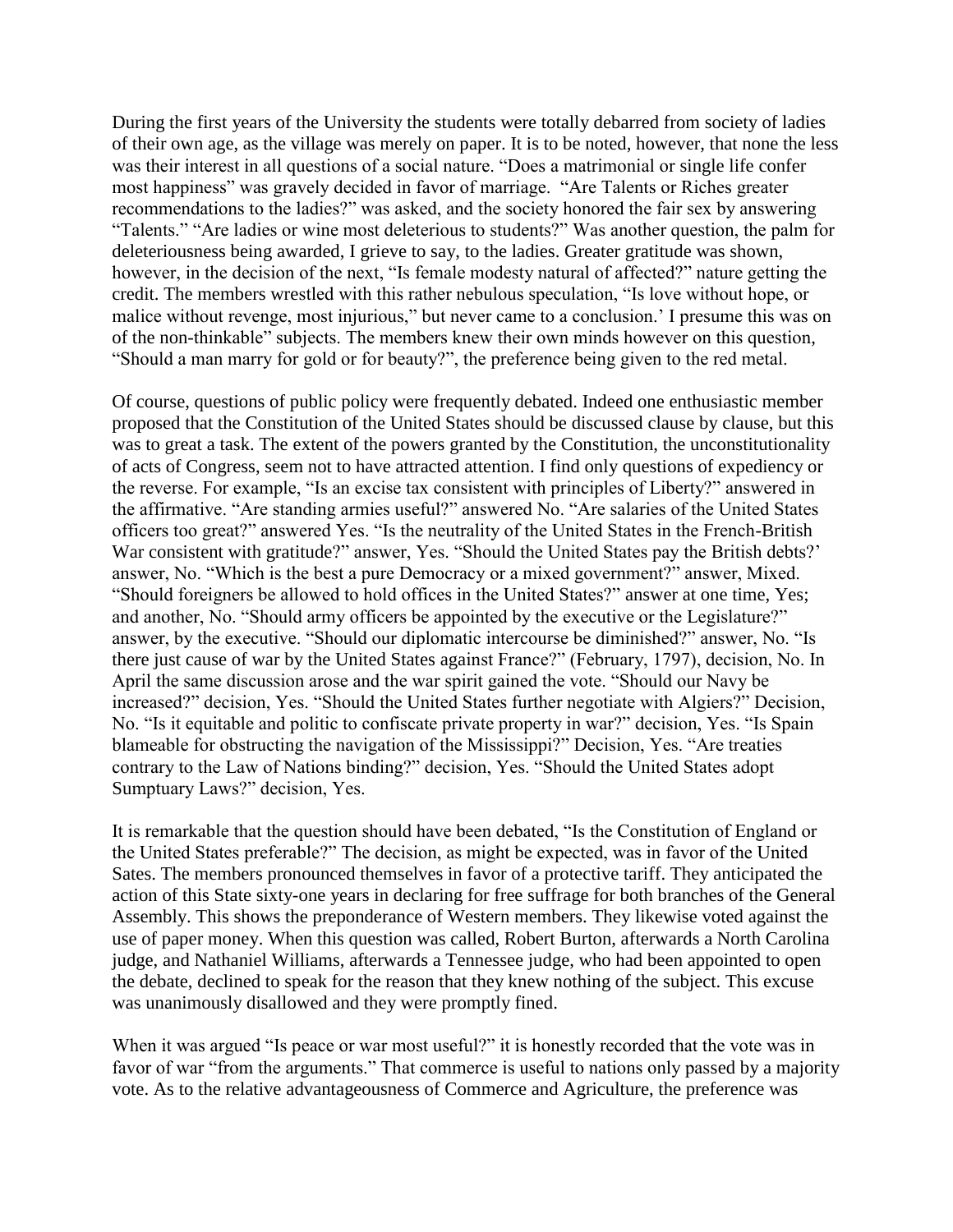given to commerce. Was not this the old contest between Poseidon against Athena, Neptune against Minerva?

On the slavery question the members on the whole took the Southern view, yet there was evident a want of enthusiasm, if not positive doubt. It is likely that the decision on the query, "Whether Africans have not as much right to enslave Americans as Americans to enslave Africans?" viz: that "Africans have as good right, if not better," was in a jocular spirit. But there was no joking in the declaration that Death is preferable to Slavery, but it is probable that they meant slavery to white people. The fact, however, that the members discussed the question, "Whether Slaves are advantageous to the United States," and "Whether the importation of African slaves is of advantage to the United States?" shows that there was difference of opinion, although the majority was in the affirmative in both cases. A spirit of doubt as to the beneficence of the institution seems to be implied in the question "Should slavery be abolished at this time?", notwithstanding that the members answered no.

I give a few miscellaneous questions perhaps worthy to be recorded. The right of the Legislature of the United States to instruct members of Congress was debated but not decided. It is noticeable that a serious was had as to whether public offices should be venal, i.e. at liberty to be bought an sold. The decision was adverse. It is in affirmance of what political economists say of the abominable evils of the poor laws of England at this time that a debate was had as to the propriety of making any provision for paupers, although the conclusion was favorable. The members voted that the fathers should retain the power of disinheriting altogether their children, although admirers of French ways contended otherwise. The latter, however, succeeded in obtaining a majority vote that Louis XVI, as justly beheaded. The members showed their jealousy of the Federal Government by voting on one occasion that official salaries were too high, and on another that members of Congress should be paid less wages than soldiers. They voted at one tie that bodily strength is better than valor in war, and at another that ingenuity is superior to bodily strength. It seems that the vegetarian theory, one of the first modern absurd "isms," had penetrated to our wilds, because the prohibition of animal food was discussed, but it was too much to expect our keen-stomached students with visions of ham and roast beef, or the savory fried chicken at to-morrow's dinner, to vote against their consumption.

In the spring of 1796, both societies voted to substitute a play for all other exercises, and the members made preparations with enthusiasm. This action was probably stimulated by the advent of a tutor, Mr. Richards, who had been an actor. The scenery was purchased at Williamsboro, but it does not appear why such apparatus was in that village. Such was the zeal of the amateur Thespians that one of the members who agreed to take two parts and failed without excuse was incontinently expelled from one of the societies. I regret that I can find no description of this great dramatic performance.

As showing the contrast between the reading room of 1796 and that of one hundred years later I state that a motion was mad in one of the societies that the *Halifax Journal* be subscribed for in behalf of the members; whereupon Alexander McCulloch, brother-in-la of William Boylan, one of the editors, generously offered the use of is copy, and the motion was withdrawn. A subsequent motion to buy the *Fayetteville Minerva* was defeated, as one paper was deemed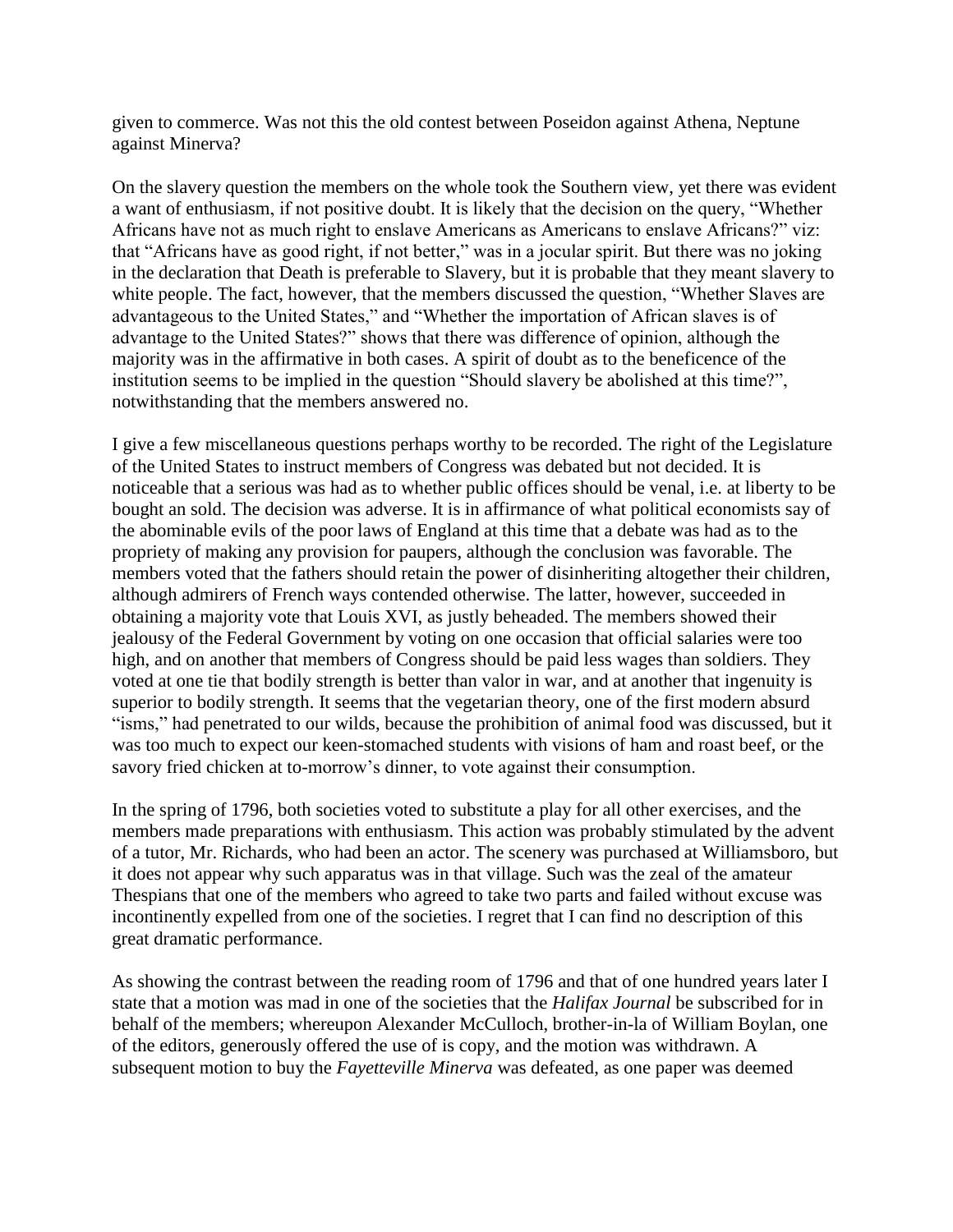sufficient. The following is the first list of books ever purchased by either society. It shows taste for solid reading—not a novel among them.

Locke on Human Understanding Woolstonecraft's Rights of Women Gillie's Greece Sully's Memoirs Beccaria on Crimes and Punishments Brown on Equality Mosheim's Ecclesiastical History Goldsmith's History of England, 4 volumes Gibbon's Decline and Fall Helvetius on the Human Mind Porcupine's Bloody Buoy Porcupine's Political Censor Love and Patriotism The Federalist Smith's Constitutions

The most active of the earliest members of the Debating Society were, in order of their names, Wm. Houston, Lawrene Toole, Robert Smith, Francis Burton, James Webb, Richard Simms, Alexander Osborne, Wm. M. Sneed, Hutchins G. Burton, Wm. Dickson and Samuel Hinton. In the Concord Society the leaders were David Gillespie, E. J. Osborne, George W. Long, Hinton James, Evan Jones, Henry Kearney, Nicholas Long, Wm. Alston, David Cook, Lawrence A. Dorsey, Joseph Gillespie. Of these David Gillespie, E.J. Osborne and George W. Long were most prominent.

The professors of the University were admitted to be active members of one or the other society, but do not often appear in the debates.

\*\*\*

## **The Two Societies**

Until 1848 the two Societies held their meetings in their library rooms, which were in the third story of the South building, the Dialectic occupying the central hall on the South, the Philanthropic being opposite. These halls were considered attractive. The students were proud to show them. The books, the portraits of eminent members, and the chairs for members in session were all in the same room. Conversations with ladies, after introductions, were not on the hackneyed theme of the past or prospective state of the weather.

The first question was, "Is this your first visit to the Hill?" The second was, "Have you visited the halls?" The third, "Are you a Di or a Phi?" It was then fair sailing. If the lady claimed to be of a different society from the questioner, a mock quarrel followed; if of the same a sweet bond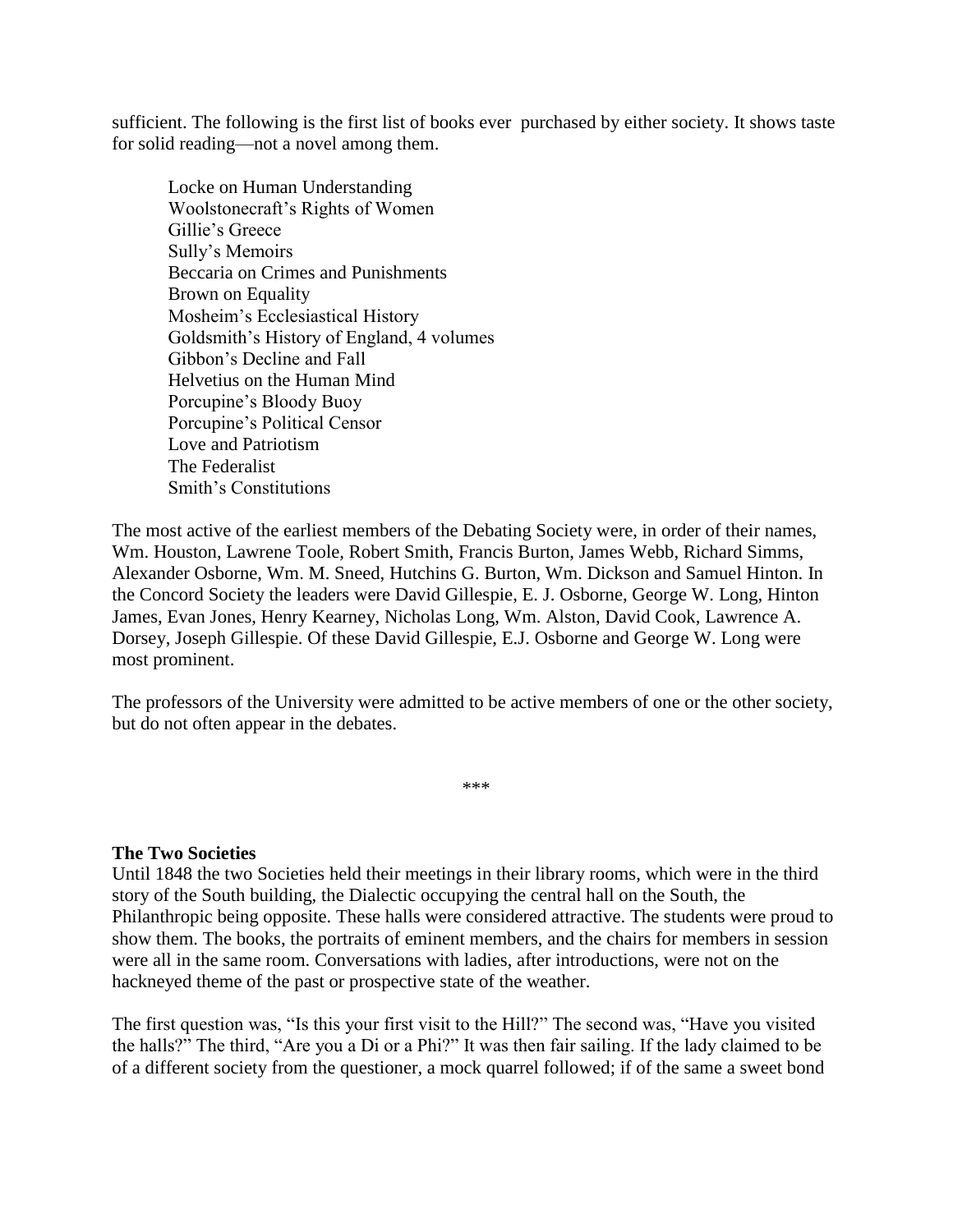of sympathy was established. From these beginnings there ensued hundreds of pleasant acquaintances and many ardent loves.

Commencements were famous for making matches. This was aied by the non-accessibility of Chapel Hill by railroad or water. Scores of gentlemen and ladies came in carriages and buggies drawn by noble trotters. These were extensively used n the intervals of the exercises for flirtation purposes. They led often to life-long unions.

The order and decorum of the meetings of the two Societies were worthy of all praise. Not only was parliamentary law learned, but the power of extempore speaking and writing compositions, as well as gracefulness in delivery were acquired. The members were proud of their society and afraid of its censure. The habit of self-government, of using their own liberty so as not to interfere with the liberties of others, was inculcated. Many young men who neglected text-books obtained here a valuable education, while those who were candidates for offices learned here what they could not learn in the class room –how to manage men. Indeed, men who attained distinction in after life as Senators, Governors, Judges, and the like, have been known to date their beginning of success from their forensic exercises in the Society Halls. The chief debaters studied their subjects well and argued them with intelligent zeal and often eloquence. Of course these questions were generally those discussed in Congress, in the journals and on the hustings, but sometimes the time-honored historical disputes about the execution of Mary, Queen of Scots; whether the civilization of Greece or Rome was most beneficial to the world, whether the United States was bound by treaty to aid France in her Revolutionary wars, and the like, were fought over again.

Of course, among a number of members of verdant hue, there were ludicrous sayings. For example, a Freshman, who had undoubted talent, though untrained, denounced the argument of his opponent as a "tissue of unintel-ligible jar-goon." When he saw that he had caused merriment, he explained, "I know that there is some tautology in the expression, but it is true." He rose to be a very successful trial lawyer. Another, now a most reputable physician, whose duty it was to prosecute Warren Hastings for his conduct in India, contended that it was "atrocious robbery in him to despoil the Princess of the Oude of their bee-hives (begums). But such mistakes were rare.

It was praiseworthy that the President and other officers were voted for, not on account of personal popularity, but for the substantial reason of attention to Society duties and attaining high marks in the class room. The members, too, listened with interest to the written theses, or compositions which were read on each alternate Saturday, and one deemed of sufficient excellence was on motion, by a vote of Dr. Theodore Kingsbury were repeatedly so honored. The Presidents were required to deliver inaugural addresses, which were bound in books and preserved in the archives, as a matter of course.

The relations between the Societies were, as a rule, harmonious. Once there was danger when two leaders had a fight in front of the Chapel and the "Dis" supposed that two or three "Phis" were parting the combatants and hostile feelings vanished. Once when the *sarcoptes Scabei* had affected certain individuals of both Societies, so that the authorities quarantined them at Craig's. a farm house a mile from town, in sulphurous loneliness, the other students were merry over the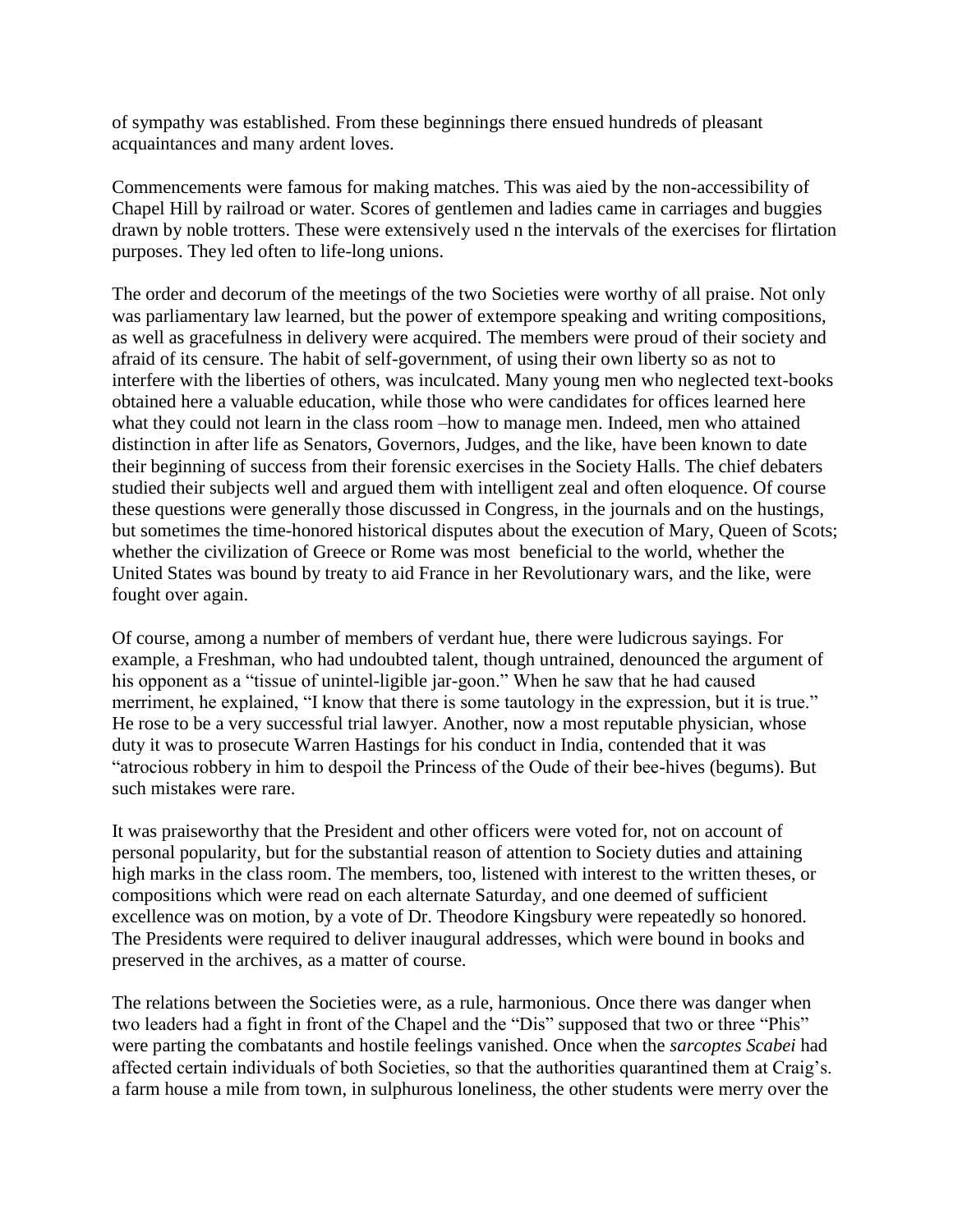incident. "Phis" posted handbills warning all to avoid the dormitories inhabited by Dis. I heard an eloquent speech from a "Di" on the enormity of thus displaying "black-guards," as he called placards. The "Dis" retaliated by inventing a story that the "Phis" had a scratching post in their Society Hall; that a member was overheard to say, "Mr. President! May I scratch?" "No sir!" was the reply, "not at present, Mr. Koontz has the post."

There was much emulation at Commencement. The "Di" color, blue, was worn by the Marshals, Ball Managers and Speakers of that Society, while the Representatives of the other Society wore white. Emulation was shown in inducing distinguished visitors to become honorary members. Committees were appointed to wait on them. The Eastern and Western dividing line was not recognized until after about 1850, so that there was a great zeal, sometimes leading to bad feelings, in procuring recruits from the new members. Old students sometimes rode miles in the country to meet the incoming Freshman. The electioneering, although bad, was not an unmixed evil. It often led to protection from hazing.

As such books as they desired were not purchased for the University Library, the two Societies levied a tax for supplying their own needs. Dr. William Hooper, in his "Fifty Years Since," States of course with some exaggeration, that in his day, whenever one Society bought a new book, the other duplicated it. This was by no means the case in "the forties" but there was duplication of most reference books. The two libraries together had probably the best collection in the state. They were not accessible to the public, except for a few hours per week, so that continuous research was impossible. Certain costly works were marked "prohibited," especially those with engravings placed on tables for the inspection of all comers. All the others cold be borrowed for two weeks, Covers of cloth of various sizes were provided, to be fitted on by the borrower, but eventually the practice was discontinued because of injury to the backs of volumes. Fielding, Scott, James, Bulwer, Cooper, Irving and Dickens were the favorite authors. Shakespeare was much read. The "Dis" had quite a collection of antiques and curios, the larger part given by Lieutenant Boudinot, of the Navy, retired, but it has come to nothing.

If the law against Fraternities was violated, the secret was well kept. Occasionally a few students would associate together in such manner as to incur suspicion.

Sometimes the Society seemed to have power than the Faculty. A youth of well-known and honorable family stole ten dollars from his roommate, a poor boy—all he had. He was not prosecuted in the courts, but of course was dismissed from the University. He met this brazen effrontery, but when his Literary Society, after a fair trial, convicted and expelled him, his spirit was broken. The piteous appeal of his mother, his only parent, for his restoration, moved every heart, but it was impossible to grant it.

I witnessed prior to 1849 a trial on impeachment for slander in one of the Societies. The proceedings were as orderly, and as carefully secured to the accused the provisions guaranteed by our Declaration of Rights for a fair trial, as may be seen in our Superior Courts. The members of the Society voted viva voce and there was a large majority for acquittal. Very rarely a course analagous to the Lynch law was adopted outside the Societies. When a student perpetrated an act that made him unworthy to associate longer with gentlemen, a number of his fellows would give him notice to leave the institution at once, which order was obeyed. For example one -------------